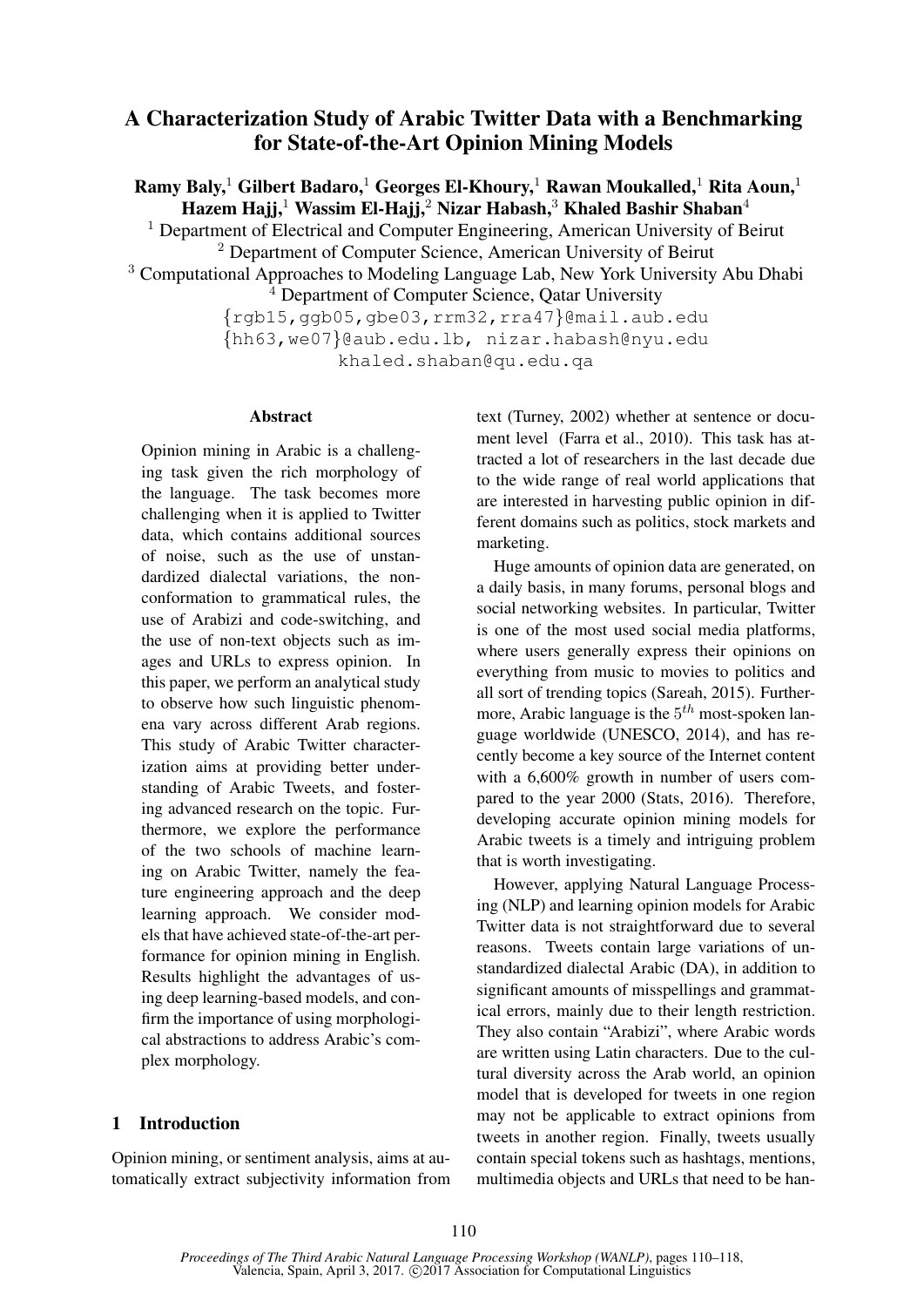dled appropriately, in order to make use of the subjective information they may implicitly carry.

In this paper, we present a characterization study of Twitter data collected from different Arab regions, namely Egypt, the Levant and the Arab Gulf. This study illustrates how the discussed topics, the writing style and other linguistic phenomena, vary significantly from one region to another, reflecting different usages of Twitter around the Arab world. We also evaluate the model that ranked first at SemEval-2016 Task 4 (Nakov et al., 2016) on "Sentiment Analysis in Twitter". This model is developed for opinion mining in English, and uses feature engineering to extract surface, syntactic, semantic and Twitter-specific features. Therefore, we extract an equivalent feature set for Arabic to train a model for opinion mining in Arabic tweets. We compare this model to another class of models that are based on deep learning techniques. In particular, we use recursive deep models that achieved high performances (Socher et al., 2013; Tai et al., 2015). Experimental results show the advantage of deep learning at learning subjectivity in Arabic tweets without the need for artificial features that describe the properties and characteristics of Twitter data.

The rest of this paper is organized as follows. Section 2 describes previous work on opinion mining with particular focus on application to Twitter data. Section 3 presents the characterization study and highlights distinctive characteristics of tweets collected from different Arab regions. Section 4 describes the opinion models that we evaluate in this paper, and experimental results are presented in Section 5. Conclusion is provided in Section 6.

## 2 Related Work

Opinion Mining models for Arabic are generally developed by training machine learning classifiers using different types of features. The most common features are the word *n*grams features that were used to train Support Vector Machines (SVM) (Rushdi-Saleh et al., 2011; Aly and Atiya, ; Shoukry and Rafea, 2012), Naïve Bayes (Mountassir et al., 2012; Elawady et al., 2014) and ensemble classifiers (Omar et al., 2013). Word *n*grams were also used along with syntactic features (root and part-of-speech *n*-grams) and stylistic (letter and digit *n*grams, word length, etc.). These features performed well after reduction via the Entropy-Weighted Genetic Algorithm

(EWGA) (Abbasi et al., 2008). Sentiment lexicons also provided an additional source of features that proved useful for the task (Abdul-Mageed et al., 2011; Badaro et al., 2014; Badaro et al., 2015).

Many efforts have been made to develop opinion models for Arabic Twitter data and creating annotated Twitter corpora (Al Zaatari et al., 2016). A framework was developed to handle tweets containing Modern Standard Arabic (MSA), Jordanian dialects, Arabizi and emoticons, by training different classifiers under different features settings of such linguistic phenomena (Duwairi et al., 2014). A distantbased approach showed improvement over existing fully-supervised models for subjectivity classification (Refaee and Rieser, 2014a). A subjectivity and sentiment analysis (SSA) system for Arabic tweets used a feature set that includes different forms of the word (lexemes and lemmas), POS tags, presence of polar adjectives, writing style (MSA or DA), and genre-specific features including the user's gender and ID (Abdul-Mageed et al., 2014). Machine translation was used to apply existing state-of-the-art models for English to translations of Arabic tweets. Despite slight accuracy drop caused by translation errors, these models are still considered efficient and effective, especially for low-resource languages (Refaee and Rieser, 2014b; Salameh et al., 2015).

A new class of machine learning models based on deep learning have recently emerged. These models achieved high performances in both Arabic and English, such as the Recursive Auto Encoders (RAE) (Socher et al., 2011; Al Sallab et al., 2015), the Recursive Neural Tensor Networks (RNTN) (Socher et al., 2013) and Generalized Regression Neural Networks (GRNN) (Hobeica et al., 2011; Baly et al., 2016).

Finally, we describe models that won SemEval-2016 on "Sentiment Analysis in Tweets" in English (Nakov et al., 2016). For three-way classification, the winner model is based on training two Convolutional Neural Networks, and combining their outputs (Deriu et al., 2016). These networks share similar architectures but differ in the choice of some parameters, such as the embeddings and the number of convolution filters. As for five-way classification, the winner model uses feature engineering. It extracts a collection of surface, syntactic, semantic and genre-specific features to train a SVM classifier.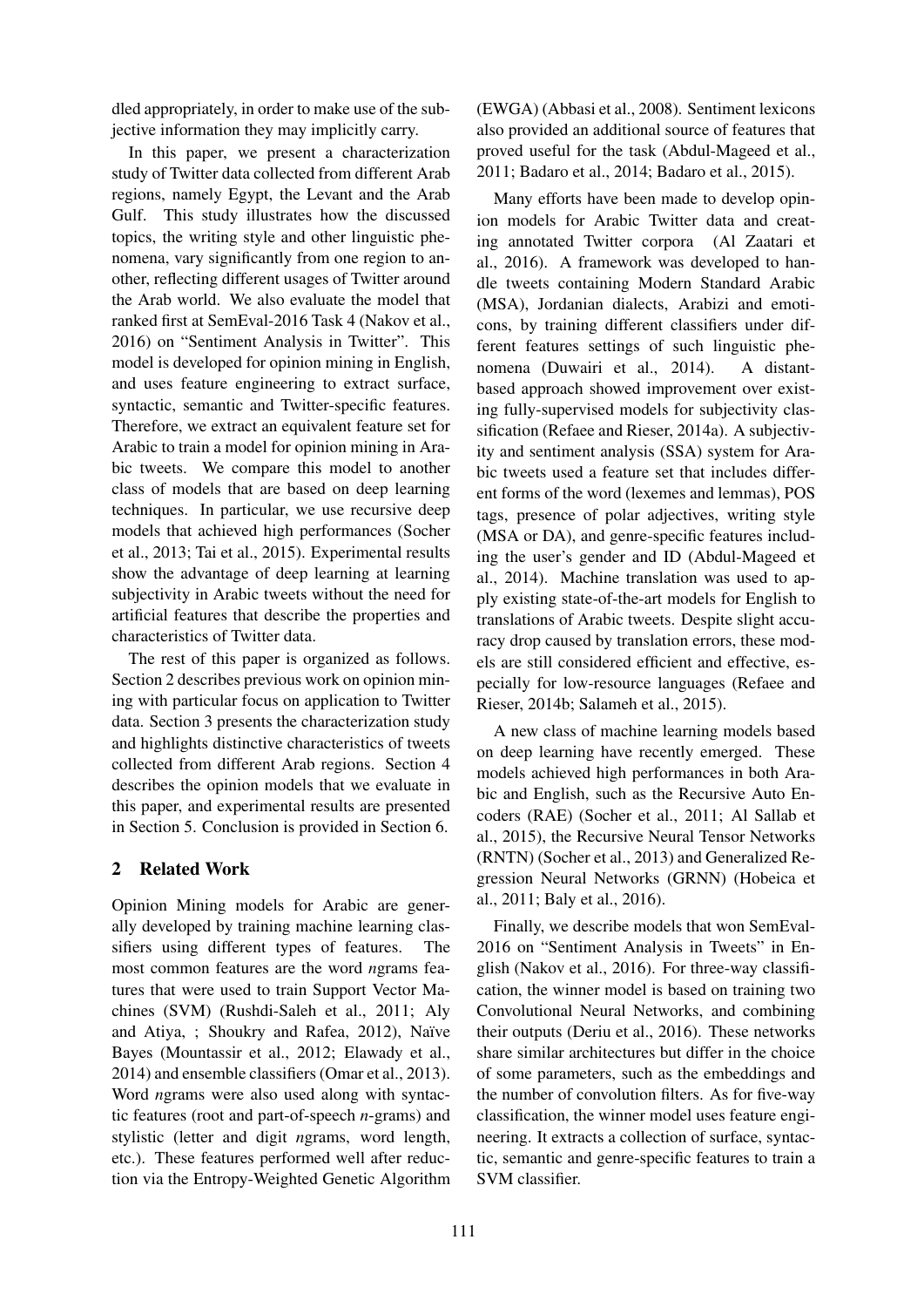#### 3 Arabic Tweets Characterization

Developing opinion mining models requires understanding the different characteristics of the texts that they will be applied to. For instance, dealing with reviews requires different features and methods compared to comments or tweets, as each of these types have their own characteristics. Furthermore, when dealing with Arabic data, it is important to appreciate the rich cultural and linguistic diversity across the Arab region, which may translate into different challenges that need to be addressed during model development. First, we describe the general features of Twitter data, and then we present an analysis of three sets of tweets collected from main Arab regions: Egypt, the Arab Gulf and the Levant.

Twitter is a micro-blogging website where people share messages that have a maximum length of 140 characters. Despite their small size, the tweets' contents are quite diverse and can be made up of text, emoticons, URLs, pictures and videos that are internally mapped into automatically shortened URLs, as in Table 1, example (a). Users tend to use informal styles of writing to reduce the length of the text while it can still be interpreted by others. Consequently, Twitter data become noisy as they contain significant amounts of misspellings, and do not necessarily follow the grammatical structure of the language, as shown in Table 1, example (b). Arabizi and code-switching are frequently used and observed in tweets, as shown in Table 1, example (c). Hashtags are very common and are used to highlight keywords, to track trending topics or events, to promote products and services, and for other personal purposes including fun and sarcasm. Also, "user mentions" are quite common and have different usages including tagging users in tweets to start a conversation, replying to someone's tweet and giving credit for some media or source. Table 1, example (d) shows how hashtags and mentions are used in Tweets. Finally, users can react to a tweet in three different ways, either using (1) "Like" by pressing the heart button, (2) "Reply" by mentioning the author and typing their comment in a new tweet, or (3) "Re-Tweet" by sharing it to their own followers.

We manually analyzed three sets of tweets that were retrieved from Egypt, the Arab Gulf and the Levant, using the Twitter4J API (Yamamoto, 2014). We refer to these sets of tweets as "EGY",

"GULF" and "LEV", respectively, where each set contains 610 tweets. Examples of tweets written in each of the region's dialect are shown in Table 1, examples (e,f and g). We did not use a specific query as a keyword, in order to retrieve tweets covering the different topics being discussed in each region. We also did not use the API's language filter, in order to retrieve tweets that may be written in Arabizi. For each set, one of the authors analyzed the used languages, the discussed topics and the presence of emoticons, sarcasm, hashtags, mentions and elongation.

Table 2 shows the distribution of the different topics in each set. Table 3 shows the different writing styles and languages that are used in each set. Table 4 illustrates, for each set, the percentage of tweets that contain special Twitter tokens.

|            | EGY   | <b>LEV</b> | <b>GULF</b> |
|------------|-------|------------|-------------|
| Religion   | 20.0% | 22.3%      | 32.1%       |
| Personal   | 35.1% | 58.9%      | 50.5%       |
| Politics   | 3.6%  | 5.3%       | 4.4%        |
| Sports     | 0.3%  | 6.9%       | 1.3%        |
| Other news | 2.9%  | 1.6%       | 1.9%        |
| Spam       | 8.5%  | 3.4%       | 5.6%        |
| Foreign    | 29.5% | 1.6%       | 4.1%        |

Table 2: Topics discussed in each set.

|               | <b>LEV</b> | EGY   | <b>GULF</b> |
|---------------|------------|-------|-------------|
| <b>MSA</b>    | 28.5%      | 40.7% | 55.7%       |
| Local dialect | 18.4%      | 31.5% | 28.5%       |
| Arabizi       | 0.7%       | 1.9%  | $0.0\%$     |
| English       | 13.4%      | 7.2%  | 4.1%        |
| Foreign       | 31.8%      | 1.6%  | 4.4%        |
| N/A           | 7.2%       | 7.1%  | 7.2%        |

Table 3: Languages and writing styles in each set.

| <b>Special tokens</b> | EGY      | <b>LEV</b> | <b>GULF</b> |
|-----------------------|----------|------------|-------------|
| User mentions         | $17.1\%$ | 31.6%      | 34.6%       |
| Hashtags              | 7.5%     | 13.4%      | 13.7%       |
| Emoticons             | 20.3%    | 30.9%      | 25.6%       |
| Elongation            | 2.6%     | 8.2%       | $3.3\%$     |

Table 4: Use of special Twitter tokens in each set.

It can be observed that most of the tweets in "GULF" are written in MSA, and to a less extent using the local dialect. Compared to the other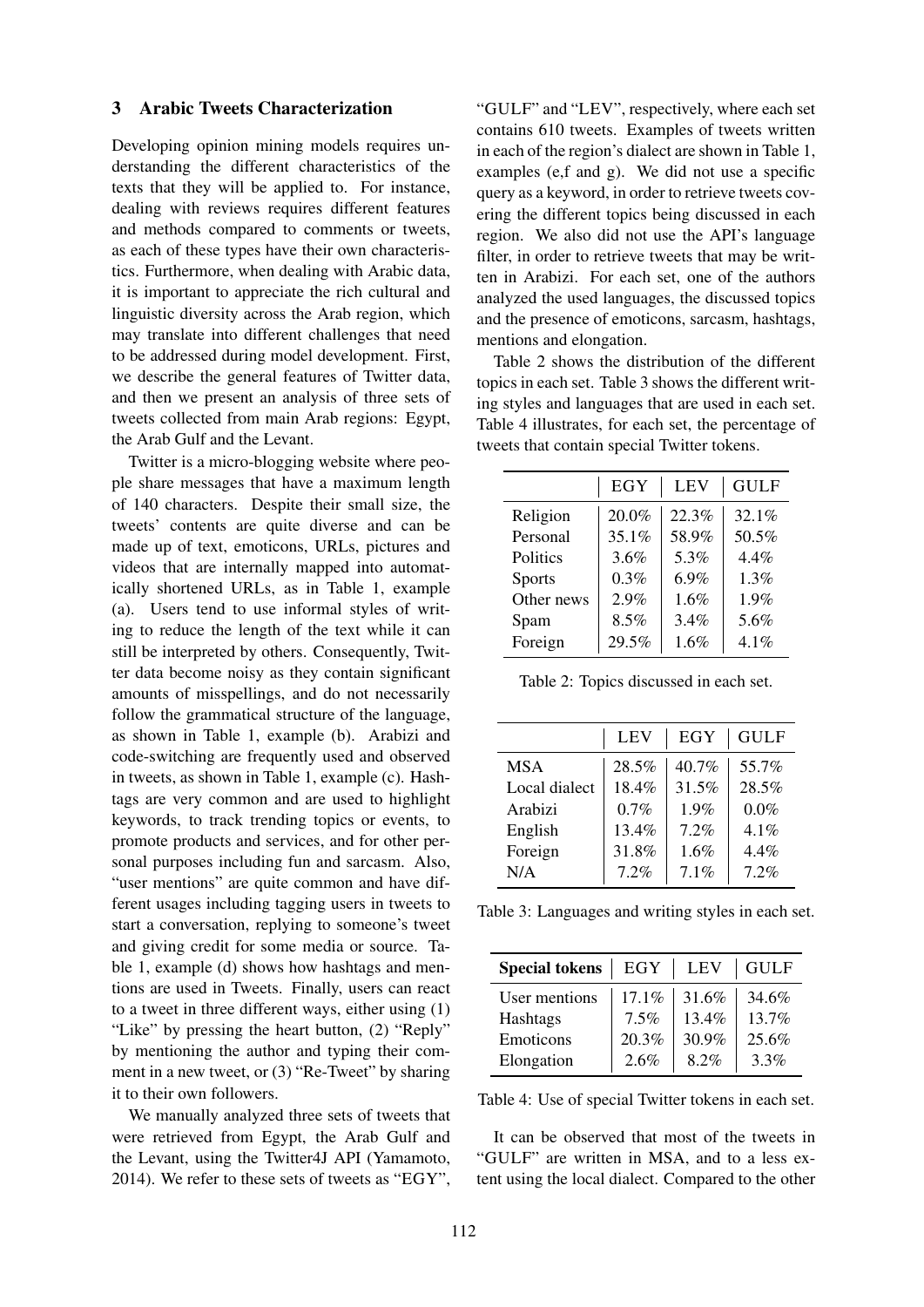| (a) | $\circledcirc$ $\circledcirc$ https://t.co/aszVLSZIpx                                                                                                                                                                                                                                      |
|-----|--------------------------------------------------------------------------------------------------------------------------------------------------------------------------------------------------------------------------------------------------------------------------------------------|
| (b) | توصيات سينمائية اللَّي ماتابع هذا المسلسل فاته دراما واكشن موطبيعي التقييم 9.0/10<br>twSyAt synmA} yp Ally mA tAbE h*A Almslsl fAth drAmA wAk\$n mwTbyEy Altqyym 9.0/10<br>'cinematic recommendations who did not follow this series has missed unreal drama and action assessment 9.0/10' |
| (c) | mat2lysh alkalm dah 5lyna saktin (example of Egyptian dialect Arabizi)<br>'don't say such a thing let's keep quiet'                                                                                                                                                                        |
| (d) | كل اللَّي حوالينا حروب بالوكالة #كفي @drkh189 @nogah015 @Almogaz<br>@drkh189 @nogah015 @Almogaz kl Ally HwAlynA Hrwb bAlwkAlp #kfY<br>'@drkh189 @nogah015 @Almogaz all what's happening around us are proxy wars #enough'                                                                  |
| (e) | (example of tweet in Egyptian Arabic)هو في حد لسه بيجيب فاكهة و حاجات كتير بالأسعار دى؟<br>hw fy Hd lsh byjyb fAkhp w HAjAt ktyr bAl>sEAr dy?<br>'is there still anybody who brings fruits and many other stuff with these prices?'                                                        |
| (f) | (example of tweet in Arab Gulf dialect) علمي علمش بس شكله معروف بس انا وياش الَّى ما نعرفه Mnallhfc@<br>Elmy Elm\$ bs \$klh mErwf bs AnA wyA\$ Al $\sim$ y mA nErfh<br>'I know the same as you know, but it seems he is known but we don't know him'                                       |
| (g) | (example of tweet in Levantine) ومش مخلَّين تويت مش عاملين في منشن عن القضية<br>wm\$ mxl~yn twyt m\$ EAmlyn mn\$n En AlqDyp<br>'and they haven't left a tweet without a mention of the case'                                                                                               |

Table 1: Samples of tweets, with their English translations and transliterations<sup>2</sup>, highlighting the different linguistic phenomena that can be observed in Twitter data.

sets, a significant amount of these tweets discuss religious topics. It can also be observed that Arabizi and code switching do not appear, and that tweets written in English are rare. Regarding the "EGY" set, MSA is less common compared to "GULF", and a significant number of tweets are written using Egyptian Arabic. Most of the tweets discuss personal matters (nearly 59%). Also, Arabizi and code switching are rarely used. Finally, emoticons and user mentions are more frequently used compared to the other sets. As for the "LEV" set, it can be observed that both MSA and DA are used less than the other sets. Most of these tweets discuss personal matter, while religious topics are less discussed. A significant portion of the tweets are written in English, and many are written in foreign languages that pertain to neighboring countries (e.g., Cyprus and Turkey). Finally, it can be observed that elongation (letter repetition) is not common in the collected sets of tweets, and that Arabizi and code switching are infrequent as well.

This analysis confirms that Twitter is used differently (different characteristics, features and topics), across the Arab world. This implies that different opinion models are needed to account for the peculiarities of each region's tweets.

### 4 Opinion Mining Models

In this section, we describe two models that achieved state-of-the-art performances in opinion mining. The first model won the SemEval-2016 Task 4 on "Sentiment Analysis in Twitter" (English), and uses feature engineering to train an opinion classifier (Balikas and Amini, 2016). The second model is based on modeling compositionality using deep learning techniques (Socher et al., 2013). In this paper, we evaluate these models for opinion mining in Arabic tweets.

### 4.1 Opinion Mining with Feature Engineering

According to (Nakov et al., 2016; Balikas and Amini, 2016), training a SVM with a collection of surface, syntactic, semantic features achieved state-of-the-art results on opinion mining in English tweets. Below, we describe the equivalent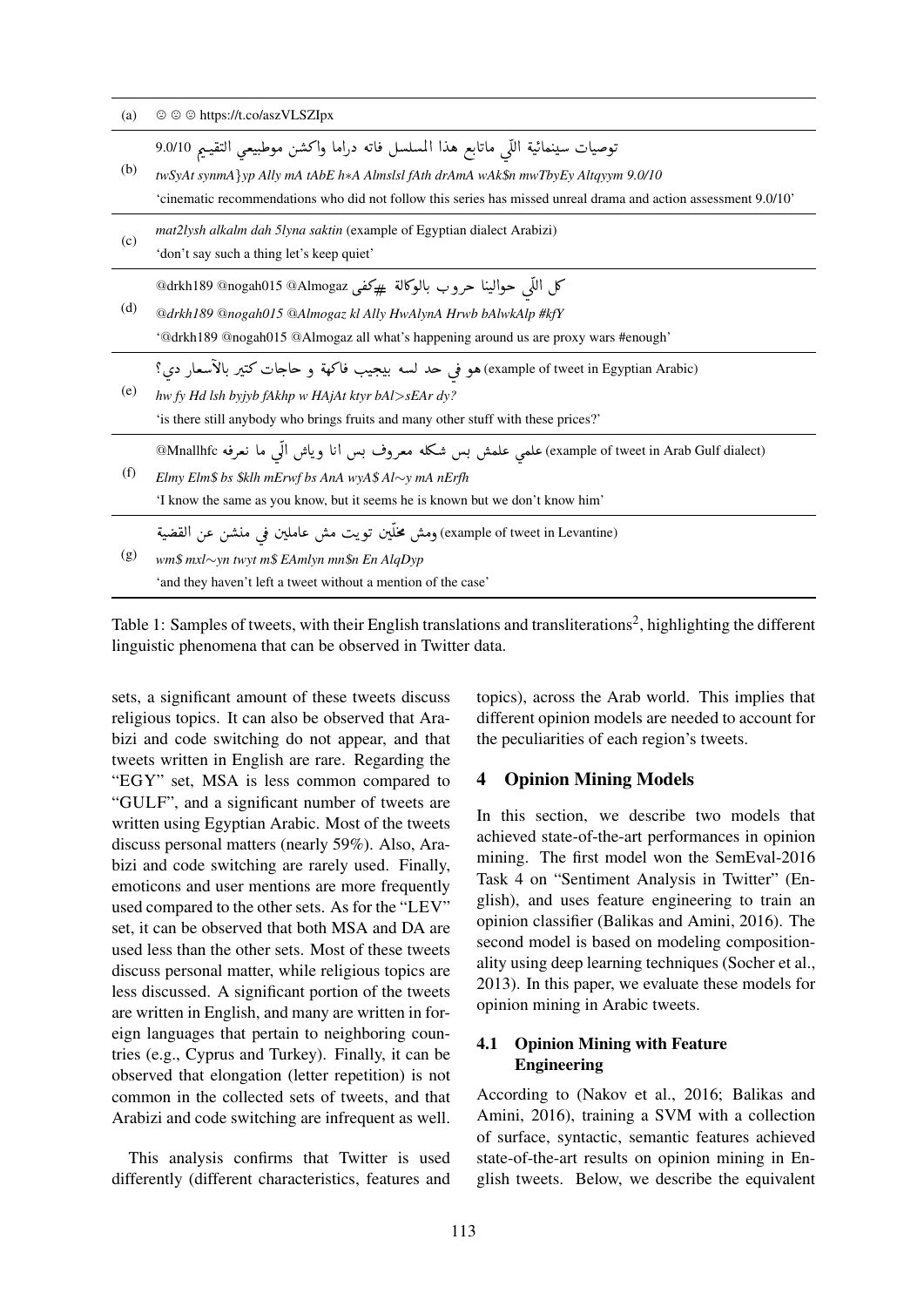set of features that we extracted to train a similar model for opinion mining in Arabic tweets.

- Character *n*-grams;  $n \in [3, 5]$ .
- Word *n*-grams;  $n \in [1, 4]$ . To account for the complexity and sparsity of Arabic language, we extract lemma *n*-grams since lemmas have better generalization capabilities than raw words (Habash, 2010).
- Counts of exclamation marks, question marks, and both exclamation and question marks.
- Count of elongated words.
- Count of negated contexts, defined by phrases that occur between a negation particle and the next punctuation.
- Counts of positive emoticons and negative emoticons, in addition to a binary feature indicating if emoticons exist in a given tweet.
- Counts of each part-of-speech (POS) tag in the tweet.
- Counts of positive and negative words based on ArSenL (Badaro et al., 2014), AraSenti (Al-Twairesh et al., 2016) and ADHL (Mohammad et al., 2016) lexicons.

We also add to this set the two binary features indicating the presence of user mentions and URL or media content. Many of these features align with the factors that we single out in the characterization study presented in Section 3.

### 4.2 Opinion Mining with Recursive Neural **Networks**

Most deep learning models for opinion mining are based on the concept of compositionality, where the meaning of a text can be described as a function of the meanings of its parts and the rules by which they are combined (Mitchell and Lapata, 2010). In particular, the Recursive Neural Tensor Networks (RNTN) model has proven successful for opinion mining in English (Socher et al., 2013). Figure 1 illustrates the application of a RNTN to predict the sentiment of a threeword sentence  $\{C_1, C_2, C_3\}$ , where words are represented with vectors that capture distributional syntactic and semantic properties (Bengio et al., 2003; Collobert and Weston, 2008; Mikolov et al.,



Figure 1: The application of RNTN for opinion prediction in a three-word sentence.

2013). Each sentence is represented in the form of a binary parse tree. Then, at each node of the tree, a tensor-based composition function combines the child nodes' vectors (e.g.,  $C_1$ ,  $C_2$ ) and produces the parent node's vector (e.g.,  $P_1$ ). This process repeats recursively until it derives a vector for each node  $C_i$  in the tree, including the root node that corresponds to the whole sentence. These vectors are then used to train a softmax classifier to predict the opinion distribution  $y^{C_i} \in \mathbb{R}^K$  for the text represented by the  $i^{th}$  node, where K is the number of opinion classes. Further details are available in (Socher et al., 2013).

Training a RNTN model requires a sentiment treebank; a collection of parse trees with sentiment annotations at all levels of constituency. For English, the Stanford sentiment treebank was developed to train the RNTN (Socher et al., 2013). For Arabic, we developed the Arabic Sentiment Treebank (ArSenTB) by annotating ∼123K constituents pertaining to 1,177 comments extracted from the Qatar Arabic Language Bank (QALB) (Zaghouani et al., 2014).

## 5 Experiments and Results

In this section, we evaluate the performance of the feature engineering and deep learning-based models for opinion mining in Arabic tweets. We focus on the task of three-way opinion classification, where each tweet should be classified as positive, negative or neutral.

### 5.1 Dataset and Preprocessing

For our experiments, we use the Arabic Sentiment Twitter Data (ASTD) (Nabil et al., 2015) that consists of 10,006 tweets belonging to Egyptian Twit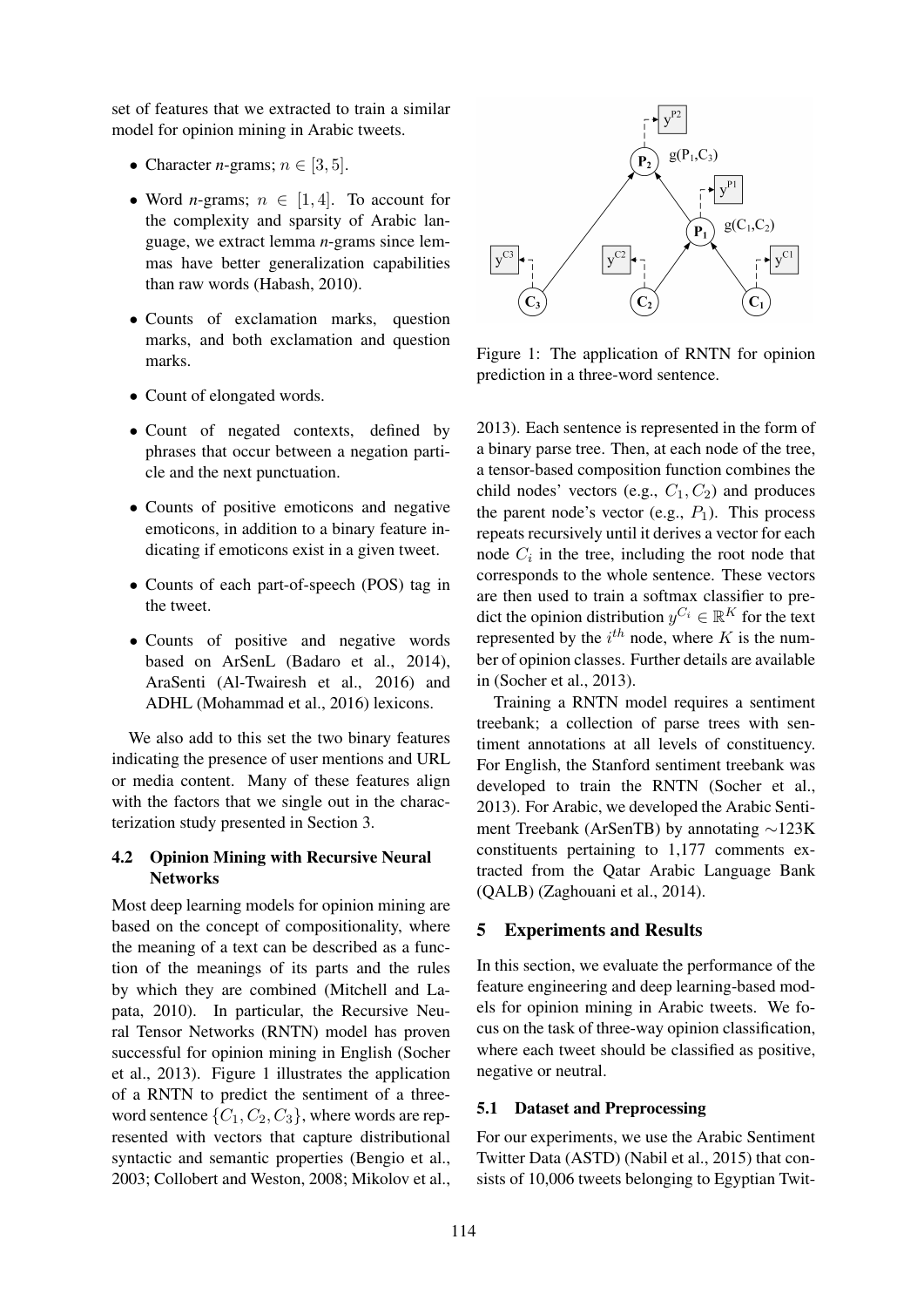ter accounts. These tweets are annotated with four labels: positive (799), negative (1,684), neutral (832) and objective (6,691). Due to the highly skewed distribution of the classes, and since our focus is to perform opinion classification rather than subjectivity classification, we excluded the objective tweets, reducing the size of the data to 3,315 tweets with reasonable class distribution: 24% (positive), 51% (negative) and 25% (neutral). This data is split into a train set (70%), a development set (10%) and a test set (20%).

Each tweet is preprocessed by (1) replacing user mentions and URLs with special "global" tokens, (2) extracting emoticons and emojis using the "emoji" java library (Vdurmont, 2016) and replacing them with special tokens (for this we used the emojis sentiment lexicon from (Novak et al., 2015), and prepared our own emoticons lexicon), (3) normalizing hashtags by removing the "#" symbol and the underscores that are used to separate words in composite hashtags, and (4) normalizing word elongations (letter repetitions).

To extract features for the SVM classifier, we performed lemmatization and POS tagging using MADAMIRA v2.1, the state-of-the-art morphological analyzer and disambiguator in Arabic (Pasha et al., 2014), that uses the Standard Arabic Morphological Analyzer (SAMA) (Maamouri et al., 2010). Since the evaluation corpus is in Egyptian Arabic, we used MADAMIRA in the Egyptian mode. It is worth noting that some recent efforts have added Levantine to MADAMIRA, but it is not public yet (Eskander et al., 2016).

### 5.2 Experimental Setting

We only included *n*-grams that occurred more than a pre-defined threshold t, where  $t \in [3, 5]$ . Preliminary experiments showed that using the radial basis function (RBF) kernel is better than using the linear kernel. We used the development set to tune the model's parameters, namely the cost of misclassification and  $\gamma$  the width of the kernel, Then, the model with the parameters that achieved the best results is applied to the unseen test set.

As for the RNTN model, we generated word embeddings of size 25 by training the skip-gram embedding model (Mikolov et al., 2013) on the QALB corpus, which contains nearly 500K sentences. We train RNTN using ArSenTB, and then apply the trained model to perform opinion classification in tweets. We alleviate the impact of

sparsity by training RNTN using lemmas, which is similar to our choice of training SVM using lemma *n*-grams.

Finally, the different models are evaluated using accuracy and the F1-score averaged across the different classes.

### 5.3 Results

Table 5 illustrates the performances achieved with the state-of-the-art models in feature engineering  $(SVM_{all,lemmas})$  and deep learning  $(RNTN<sub>lemmas</sub>)$ . We compare to the following baselines: (1) the majority baseline that automatically assigns the most frequent class in the train set, and (2) the SVM trained with word *n*grams ( $\text{SVM}_{baseline}$ ), which has been a common approach in the Arabic opinion mining literature. To emphasize the impact of lemmatization, we include the results of SVM trained with features from (Balikas and Amini, 2016) and using word instead of lemma *n*-grams (SVM $_{all, words}$ ). We also include the results of RNTN trained with raw words  $(RNTN_{words})$ .

|                                             | <b>Accuracy</b> | <b>Average F1</b> |
|---------------------------------------------|-----------------|-------------------|
| Majority                                    | 51.0%           | 22.5%             |
| $SVM_{baseline}$                            | 55.7%           | 29.0%             |
| $SVM_{all, words}$                          | 49.5%           | 41.6%             |
| $\text{SVM}_{\textit{all},\textit{lemmas}}$ | 51.7%           | 43.4%             |
| RNTN <sub>words</sub>                       | 56.2%           | 51.1%             |
| $RNTN$ <sub>lemmas</sub>                    | 58.5%           | 53.6%             |

Table 5: Performance of the different models for opinion mining, evaluated on the ASTD dataset.

Results in Table 5 show that augmenting SVM with the different features from (Balikas and Amini, 2016) achieved significant performance improvement compared to the baseline SVM. It can also be observed that using the lemma feature to represent raw words contributes to this high performance, and confirms the importance of lemmas at reducing the lexical sparsity of Arabic language. Finally, the RNTN achieves best performance although it was trained on a dataset that is different from the tweets that are used for testing. We expect the performance of RNTN to further increase when it is trained on Twitter data. These results confirm the advantage of recursive deep learning that model semantic compositionality, over models that rely on feature engineering.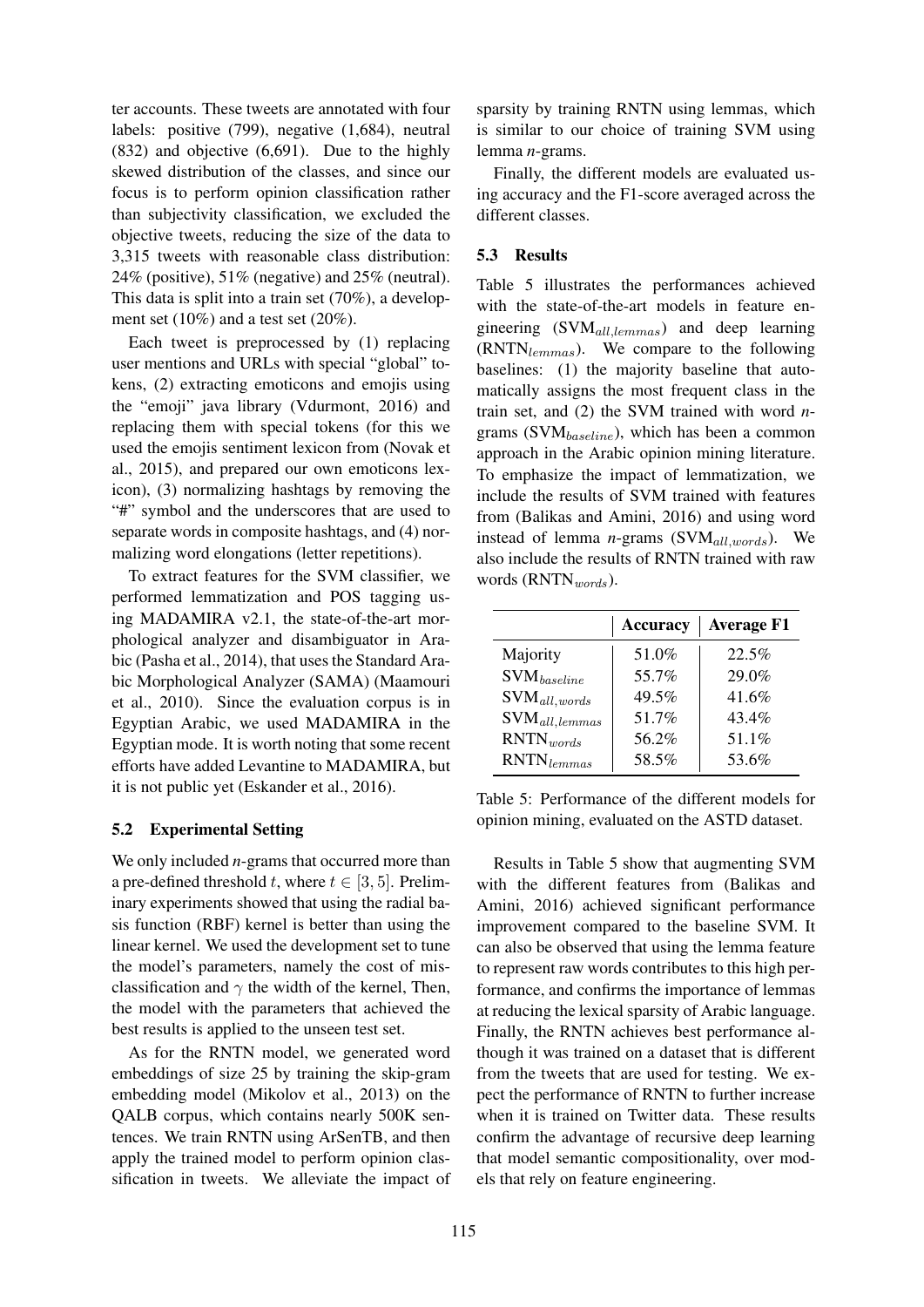#### 6 Conclusion

In this paper, we described the main challenges of processing Arabic language in Twitter data. We presented a characterization study that analyzes tweets collected from different Arab regions including Egypt, the Arab Gulf and the Levant. We showed that Twitter have different usages across these regions.

We report the performance of two state-of-theart models for opinion mining. Experimental results indicate the advantage of using deep learning models over feature engineering models, as the RNTN achieved better performances although it was trained using a non-Twitter corpus. Results also indicate the importance of lemmatization at handling the complexity and lexical sparsity of Arabic language.

Future work will include evaluating opinion mining models on tweets from different Arab regions and covering different topics. Also, we intend to apply an automatic approach for analyzing tweet characteristics instead of the manual approach. We will exploit existing tools and resources for automatic identification of dialects in tweets.

We aim to perform cross-region evaluations to confirm whether different opinion models are needed for different regions and dialects, or a general model can work for any tweet regardless of its origins. This effort involves the collection and annotation of Twitter corpora for the different regions analyzed above.

#### Acknowledgments

This work was made possible by NPRP 6-716-1- 138 grant from the Qatar National Research Fund (a member of Qatar Foundation). The statements made herein are solely the responsibility of the authors.

#### References

- Ahmed Abbasi, Hsinchun Chen, and Arab Salem. 2008. Sentiment analysis in multiple languages: Feature selection for opinion classification in web forums. *ACM Transactions on Information Systems (TOIS)*, 26(3):12.
- Muhammad Abdul-Mageed, Mona T. Diab, and Mohammed Korayem. 2011. Subjectivity and sentiment analysis of modern standard arabic. In *Proceedings of the 49th Annual Meeting of the Association for Computational Linguistics: Human Lan-*

*guage Technologies: short papers-Volume 2*, pages 587–591. Association for Computational Linguistics.

- Muhammad Abdul-Mageed, Mona Diab, and Sandra Kübler. 2014. Samar: Subjectivity and sentiment analysis for arabic social media. *Computer Speech & Language*, 28(1):20–37.
- Ahmad A. Al Sallab, Ramy Baly, Gilbert Badaro, Hazem Hajj, Wassim El Hajj, and Khaled B. Shaban. 2015. Deep learning models for sentiment analysis in arabic. In *ANLP Workshop 2015*, page 9.
- Nora Al-Twairesh, Hend Al-Khalifa, and AbdulMalik Al-Salman. 2016. Arasenti: Large-scale twitterspecific arabic sentiment lexicons. *Proceedings of the 54th Annual Meeting of the Association for Computational Linguistics*, pages 697–705.
- Ayman Al Zaatari, Reem El Ballouli, Shady ELbassouni, Wassim El-Hajj, Hazem Hajj, Khaled Bashir Shaban, and Nizar Habash. 2016. Arabic corpora for credibility analysis. *Proceedings of the Language Resources and Evaluation Conference (LREC)*, pages 4396–4401.
- Mohamed A. Aly and Amir F Atiya. Labr: A large scale arabic book reviews dataset.
- Gilbert Badaro, Ramy Baly, Hazem Hajj, Nizar Habash, and Wassim El-Hajj. 2014. A large scale arabic sentiment lexicon for arabic opinion mining. *ANLP 2014*, 165.
- Gilbert Badaro, Ramy Baly, Rana Akel, Linda Fayad, Jeffrey Khairallah, Hazem Hajj, Wassim El-Hajj, and Khaled Bashir Shaban. 2015. A light lexiconbased mobile application for sentiment mining of arabic tweets. In *ANLP Workshop 2015*, page 18.
- Georgios Balikas and Massih-Reza Amini. 2016. Twise at semeval-2016 task 4: Twitter sentiment classification. *arXiv preprint arXiv:1606.04351*.
- Ramy Baly, Roula Hobeica, Hazem Hajj, Wassim El-Hajj, Khaled Bashir Shaban, and Ahmad Al-Sallab. 2016. A meta-framework for modeling the human reading process in sentiment analysis. *ACM Transactions on Information Systems (TOIS)*, 35(1):7.
- Yoshua Bengio, Rejean Ducharme, Pascal Vincent, and ´ Christian Jauvin. 2003. A neural probabilistic language model. *Journal of machine learning research*, 3(Feb):1137–1155.
- Ronan Collobert and Jason Weston. 2008. A unified architecture for natural language processing: Deep neural networks with multitask learning. In *Proceedings of the 25th international conference on Machine learning*, pages 160–167. ACM.
- Jan Deriu, Maurice Gonzenbach, Fatih Uzdilli, Aurelien Lucchi, Valeria De Luca, and Martin Jaggi.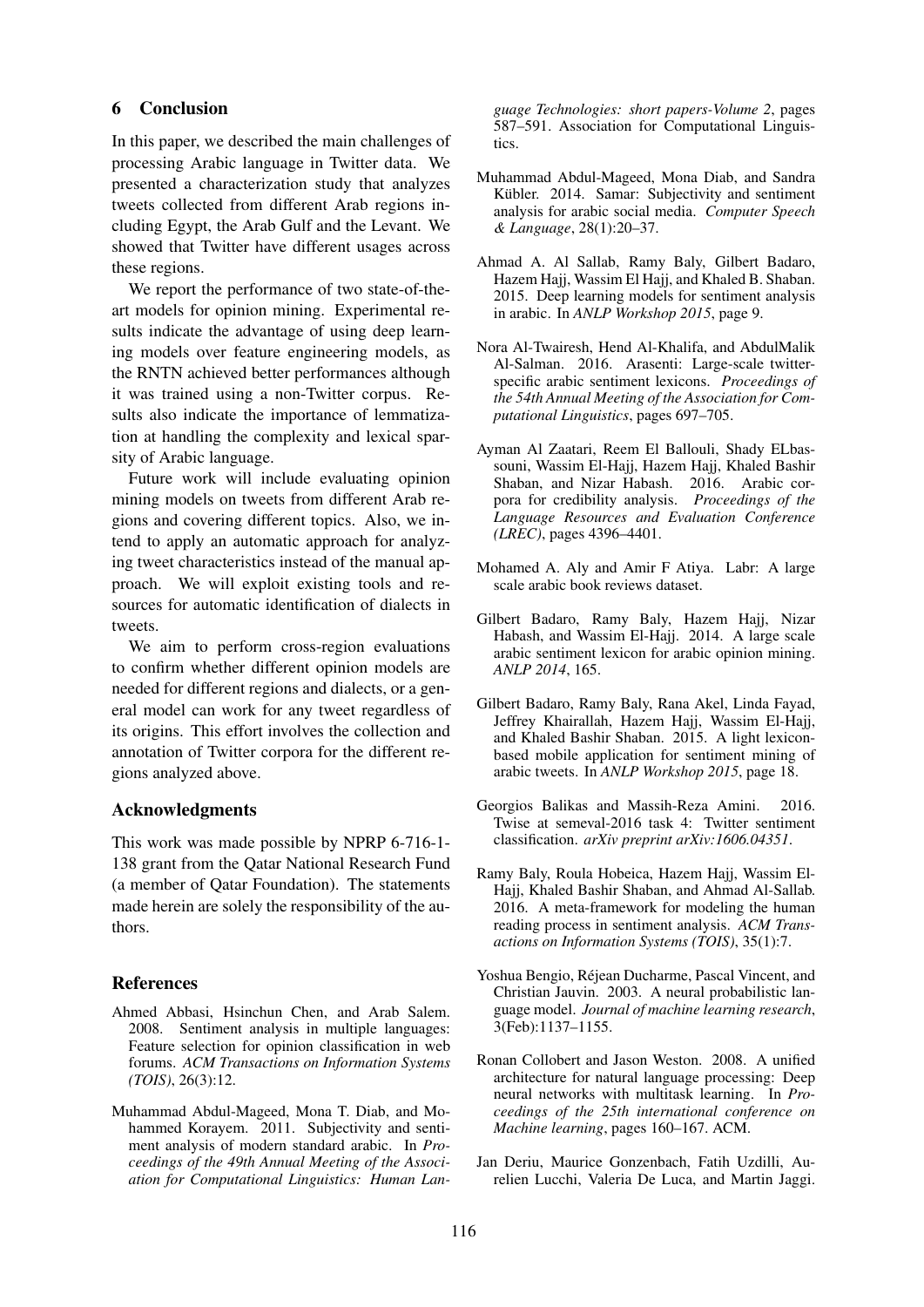2016. Swisscheese at semeval-2016 task 4: Sentiment classification using an ensemble of convolutional neural networks with distant supervision. *Proceedings of SemEval*, pages 1124–1128.

- RM Duwairi, Raed Marji, Narmeen Sha'ban, and Sally Rushaidat. 2014. Sentiment analysis in arabic tweets. In *Information and communication systems (icics), 2014 5th international conference on*, pages 1–6. IEEE.
- Rasheed M. Elawady, Sherif Barakat, and Nora M. Elrashidy. 2014. Different feature selection for sentiment classification. *International Journal of Information Science and Intelligent System*, 3(1):137– 150.
- Ramy Eskander, Nizar Habash, Owen Rambow, and Arfath Pasha. 2016. Creating resources for dialectal arabic from a single annotation: A case study on egyptian and levantine. In *Proceedings of COLING 2016, the 26th International Conference on Computational Linguistics: Technical Papers*, pages 3455– 3465, Osaka, Japan, December. The COLING 2016 Organizing Committee.
- Noura Farra, Elie Challita, Rawad Abou Assi, and Hazem Hajj. 2010. Sentence-level and documentlevel sentiment mining for arabic texts. In *2010 IEEE International Conference on Data Mining Workshops*, pages 1114–1119. IEEE.
- Nizar Y. Habash. 2010. Introduction to arabic natural language processing. *Synthesis Lectures on Human Language Technologies*, 3(1):1–187.
- Roula Hobeica, Hazem Hajj, and Wassim El Hajj. 2011. Machine reading for notion-based sentiment mining. In *Data Mining Workshops (ICDMW), 2011 IEEE 11th International Conference on*, pages 75– 80. IEEE.
- Mohamed Maamouri, Dave Graff, Basma Bouziri, Sondos Krouna, Ann Bies, and Seth Kulick. 2010. Standard arabic morphological analyzer (sama) version 3.1. *Linguistic Data Consortium, Catalog No.: LDC2010L01*.
- Tomas Mikolov, Ilya Sutskever, Kai Chen, Greg S. Corrado, and Jeff Dean. 2013. Distributed representations of words and phrases and their compositionality. In *Advances in neural information processing systems*, pages 3111–3119.
- Jeff Mitchell and Mirella Lapata. 2010. Composition in distributional models of semantics. *Cognitive science*, 34(8):1388–1429.
- Saif M. Mohammad, Mohammad Salameh, and Svetlana Kiritchenko. 2016. How translation alters sentiment. *J. Artif. Intell. Res.(JAIR)*, 55:95–130.
- Asmaa Mountassir, Houda Benbrahim, and Ilham Berrada. 2012. An empirical study to address the problem of unbalanced data sets in sentiment classification. In *Systems, Man, and Cybernetics*

*(SMC), 2012 IEEE International Conference on*, pages 3298–3303. IEEE.

- Mahmoud Nabil, Mohamed A. Aly, and Amir F. Atiya. 2015. Astd: Arabic sentiment tweets dataset. In *EMNLP*, pages 2515–2519.
- Preslav Nakov, Alan Ritter, Sara Rosenthal, Fabrizio Sebastiani, and Veselin Stoyanov. 2016. Semeval-2016 task 4: Sentiment analysis in twitter. *Proceedings of SemEval*, pages 1–18.
- Petra Kralj Novak, Jasmina Smailovic, Borut Sluban, ´ and Igor Mozetič. 2015. Sentiment of emojis. PloS *one*, 10(12):e0144296.
- Nazlia Omar, Mohammed Albared, Adel Qasem Al-Shabi, and Tareq Al-Moslmi. 2013. Ensemble of classification algorithms for subjectivity and sentiment analysis of arabic customers' reviews. *International Journal of Advancements in Computing Technology*, 5(14):77.
- Arfath Pasha, Mohamed Al-Badrashiny, Mona T. Diab, Ahmed El Kholy, Ramy Eskander, Nizar Habash, Manoj Pooleery, Owen Rambow, and Ryan Roth. 2014. Madamira: A fast, comprehensive tool for morphological analysis and disambiguation of arabic. In *LREC*, volume 14, pages 1094–1101.
- Eshrag Refaee and Verena Rieser. 2014a. Can we read emotions from a smiley face? emoticon-based distant supervision for subjectivity and sentiment analysis of arabic twitter feeds. In *5th International Workshop on Emotion, Social Signals, Sentiment and Linked Open Data, LREC*.
- Eshrag Refaee and Verena Rieser. 2014b. Subjectivity and sentiment analysis of arabic twitter feeds with limited resources. In *Workshop on Free/Open-Source Arabic Corpora and Corpora Processing Tools Workshop Programme*, page 16.
- Mohammed Rushdi-Saleh, M. Teresa Martín-Valdivia, L. Alfonso Ureña-López, and José M. Perea-Ortega. 2011. Oca: Opinion corpus for arabic. *Journal of the American Society for Information Science and Technology*, 62(10):2045–2054.
- Mohammad Salameh, Saif Mohammad, and Svetlana Kiritchenko. 2015. Sentiment after translation: A case-study on arabic social media posts. In *HLT-NAACL*, pages 767–777.
- Faiza Sareah. 2015. Interesting statistics for the top 10 social media sites. *Small Business Trends*.
- Amira Shoukry and Ahmed Rafea. 2012. Sentencelevel arabic sentiment analysis. In *Collaboration Technologies and Systems (CTS), 2012 International Conference on*, pages 546–550. IEEE.
- Richard Socher, Jeffrey Pennington, Eric H. Huang, Andrew Y. Ng, and Christopher D. Manning. 2011. Semi-supervised recursive autoencoders for predicting sentiment distributions. In *Proceedings of the*